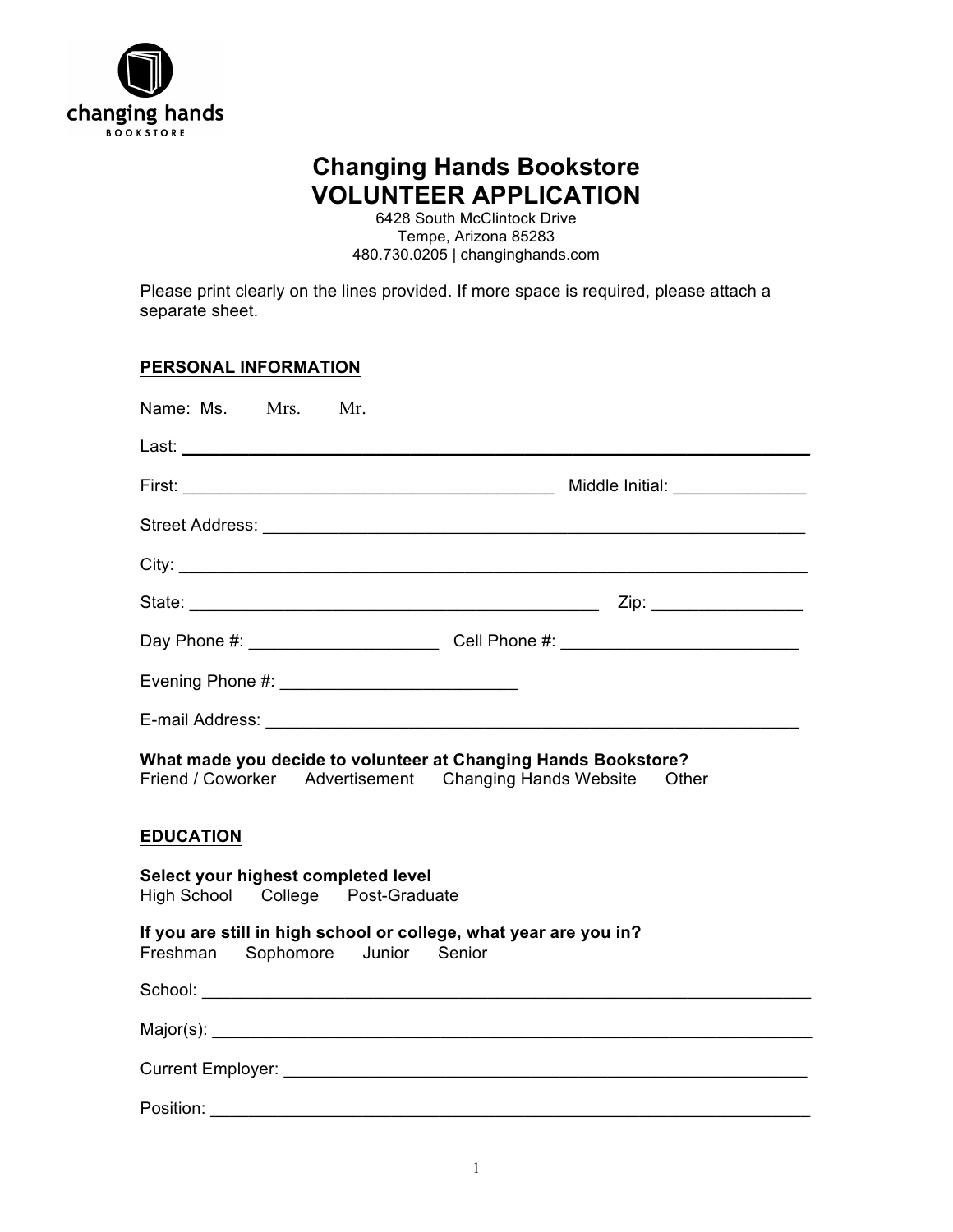Special Training: \_\_\_\_\_\_\_\_\_\_\_\_\_\_\_\_\_\_\_\_\_\_\_\_\_\_\_\_\_\_\_\_\_\_\_\_\_\_\_\_\_\_\_\_\_\_\_\_\_\_\_\_\_\_\_\_

#### **GETTING TO KNOW YOU**

| N <sub>0</sub><br>Have you attended Changing Hands events in the past? Yes                        |
|---------------------------------------------------------------------------------------------------|
|                                                                                                   |
|                                                                                                   |
|                                                                                                   |
|                                                                                                   |
| If yes, how many hours a month?                                                                   |
| <b>AVAILABILITY</b><br>Select all applicable                                                      |
| Which would you prefer to work?<br>In-store events  Off-site events                               |
| Where would you prefer to work?<br>Changing Hands Tempe Changing Hands Phoenix                    |
| What kind of events do you prefer to work?<br>Children's events  Young adult events  Adult events |
| What days of the week are you available?<br>Wed Thu Fri Sat<br>Mon<br>Tue<br>Sun                  |
| What time of day are you available?<br>Mornings Afternoons Evenings                               |
| <b>EMERGENCY CONTACT</b>                                                                          |
| Name:                                                                                             |

\_\_\_\_\_\_\_\_\_\_\_\_\_\_\_\_\_\_\_\_\_\_\_\_\_\_\_\_\_\_\_\_\_\_\_\_\_\_\_\_\_\_\_\_\_\_\_\_\_\_\_\_\_\_\_\_\_\_\_\_\_\_\_\_\_\_\_\_\_\_

Relationship: \_\_\_\_\_\_\_\_\_\_\_\_\_\_\_\_\_\_\_\_\_\_\_ Contact #: \_\_\_\_\_\_\_\_\_\_\_\_\_\_\_\_\_\_\_\_\_\_\_\_\_\_